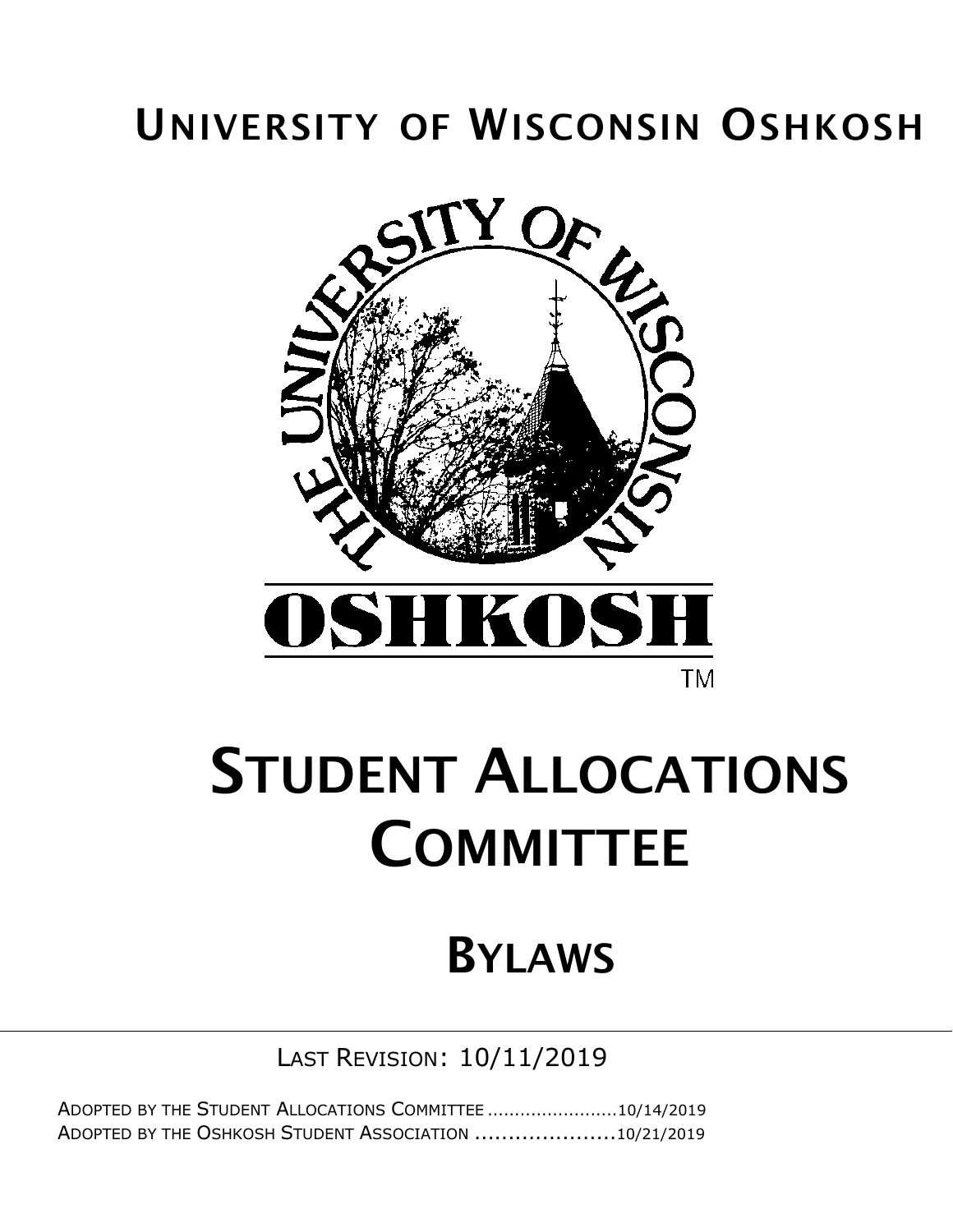## **Table of Contents**

| Article 1.        |                                        |                                            |                                                    |
|-------------------|----------------------------------------|--------------------------------------------|----------------------------------------------------|
| <b>Article 2.</b> |                                        |                                            |                                                    |
| Article 3.        | <b>Committee Membership</b>            |                                            |                                                    |
|                   | Section 3.01 :                         | <b>Committee Membership</b>                | -1-                                                |
|                   | Section 3.02 :                         | <b>Student Appointment</b>                 | $-1-$                                              |
|                   | Section 3.03 :                         | <b>Alternate Voting</b>                    | <u> - 1 -</u>                                      |
|                   | Section 3.04:                          | <b>Student Vacancy</b>                     | $\frac{-2}{2}$<br>$\frac{-2}{2}$<br>$\frac{-2}{2}$ |
|                   | Section 3.05 :                         | <b>Faculty and Academic Staff Terms</b>    |                                                    |
|                   | Section 3.06 :                         | <b>Advisor</b>                             |                                                    |
|                   | Section 3.07:                          | Enrollment                                 |                                                    |
| Article 4.        | <b>Roles and Responsibilities</b>      |                                            | .-2-                                               |
|                   | Section 4.01 :                         | <b>Attendance Policy</b>                   | <u>-2-</u>                                         |
|                   | Section 4.02 :                         | <b>Student, Faculty, and Staff Members</b> | $-2-$                                              |
|                   | Section 4.03 :                         | <b>Committee Chair</b>                     | $\frac{-2}{-3}$<br>$\frac{-3}{-3}$                 |
|                   | Section 4.04 :                         | <b>Committee Chair-Elect</b>               |                                                    |
|                   | Section 4.05 :                         | <b>Student Controller</b>                  |                                                    |
|                   | Section 4.06 :                         | <b>Advisor</b>                             |                                                    |
| Article 5.        | <b>Committee Procedures.</b>           |                                            | -4-                                                |
|                   | Section 5.01 :                         | <b>Meeting Conduct</b>                     | <u>-4-</u>                                         |
|                   | Section 5.02 :                         | <b>Open Meeting Policy</b>                 | $-4-$                                              |
|                   | Section 5.03 :                         | <b>Student Input Process</b>               | $-4-$                                              |
|                   | Section 5.04 :                         | Quorum                                     | $-4-$                                              |
|                   | Section 5.05 :                         | <b>Abstentions</b>                         | $-4-$                                              |
|                   | Section 5.06 :                         | <b>Chair Election Procedure</b>            | $\frac{-4}{-5}$                                    |
|                   | Section 5.07 :                         | <b>Removal from Office</b>                 |                                                    |
|                   | Section 5.08 :                         | <b>Committee Minutes</b>                   | $-6-$                                              |
|                   | Section 5.09 :                         | <b>Agenda Deadline Policy</b>              | $-6-$                                              |
| Article 6.        | <b>Policies and Procedures Manual.</b> |                                            | -6-                                                |
| <b>Article 7.</b> |                                        | <u></u> -6-                                |                                                    |
|                   | Section 7.01 :                         | <b>Oshkosh Student Association</b>         | -6-                                                |
|                   | Section 7.02 :                         | <b>OSA Reporting</b>                       | $-6-$                                              |
|                   |                                        |                                            |                                                    |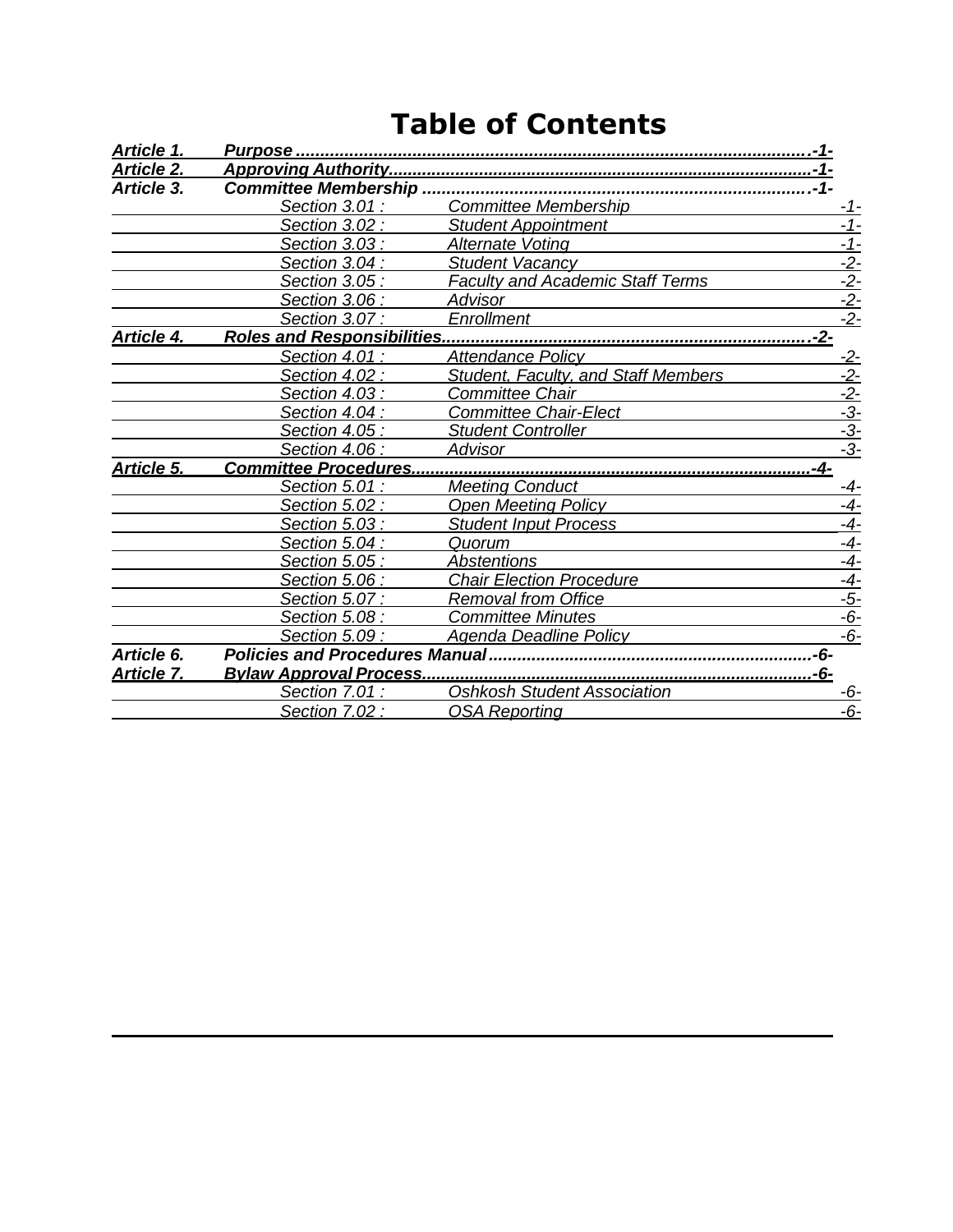### Article 1.Purpose

#### **Article 1.1 : Committee**

The Student Allocations Committee (SAC) is a committee of the University of Wisconsin Oshkosh that serves to recommend an equitable distribution of the allocable portion of the Student Segregated University Fees (SUF). Allocable Student Segregated Fees are used to give support to programs and activities that serve to best benefit the student body, as determined by members of the SAC.

## Article 2.Approving Authority

#### **Article 2.1 : Funding Authority**

Wisconsin State Statute §36.09(5) states, in part:

…Students shall have the primary responsibility for the formulation and review of policies concerning student life, services, and interests. Students in consultation with the chancellor and subject to the final confirmation of the board shall have the responsibility for the disposition of student fees which constitute substantial support for campus student activities.

## Article 3.Committee Membership

#### **Article 3.1 : Committee Composition**

The SAC shall be composed of the following:

I )Six voting student members II )Two alternate student members III )Two voting faculty members IV )Two voting academic staff members V )One non-voting advisor VI )One non-voting Student Chair VII )One non-voting Student Controller

#### **Article 3.2 : Student Appointment**

The six voting and two alternate student members will be appointed to the committee by the Oshkosh Student Association (OSA) president, as outlined in Article V, Section I.C3 of the OSA Constitution. The members will then need to be approved by OSA Senate and Assembly. Student representatives will be appointed for a maximum of two years, where they will then again need to be approved by Senate and Assembly. There is no limit to the number of terms a student may hold consecutively.

#### **Article 3.3 : Alternate Voting**

In the event that a regular voting member is not present to vote, the alternate student members will assume voting rights in the order of seniority. As student-voting positions become vacant, the alternate with the most seniority will become a voting member of the SAC. Should the alternates have equal seniority, the decision is up to the discretion of the chair.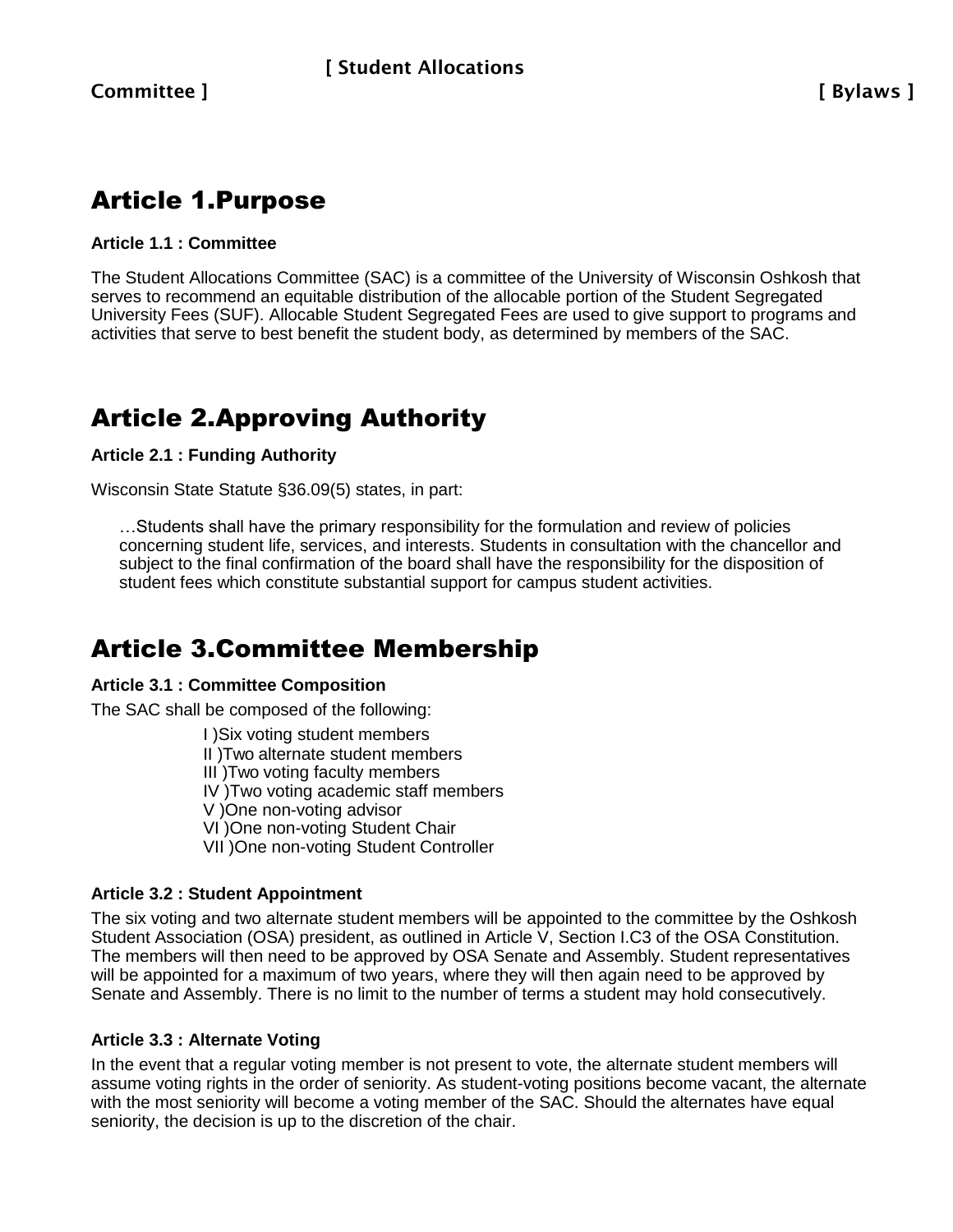#### Committee ] [ Bylaws ]

#### **Article 3.4 : Student Vacancy**

If there is a vacant student position, voting or alternate, a current OSA Senator may be appointed to the committee by the OSA president as outlined in Article V, Section I.C3 of the OSA Constitution. Regardless of Senate meetings, the senator must still attend all SAC functions. The standards of a regular student member also apply to the Senator.

#### **Article 3.5 : Faculty and Academic Staff Terms**

Appointments for both the voting faculty and voting academic staff members will initially be appointed for a two-year term. Renewal of membership will be considered automatic unless terminated by formal notification by either resignation, or by their respective Senate.

#### **Article 3.6 : Advisor**

The Dean of Students, or their appointed representative, will serve the role of Advisor. They are an advisory ex-officio member with no voting rights.

#### **Article 3.7 : Enrollment**

All student members (voting or alternate), the chair, and the controller must be currently enrolled as a student at the University of Wisconsin Oshkosh.

### Article 4.Roles andResponsibilities

#### **Article 4.1 : Attendance Policy**

- **Article 4.1 : 1)**Committee members are required to be present at all regular meetings as well as budget hearings, unless there is an excused absence.
- **Article 4.1 : 2)**If a committee member is going to be absent or will arrive late, they must inform the chair, controller, or advisor prior to the meeting in order for the absence to be excused.
- **Article 4.1 : 3)**Once a member has three (3) unexcused absences in one semester, that member will be removed from the committee.
- **Article 4.1 : 4)**If a committee member is no longer able to attend meetings, or wishes to be removed from the committee, the member must send a letter of resignation to the chair or advisor so that the position may be filled as soon as possible.

#### **Article 4.2 : Student, Faculty, and Staff Members**

- **Article 4.2 : 1)**Have awareness of campus groups and their activities.
- **Article 4.2 : 2)**Have awareness and understanding of SAC policies.
- **Article 4.2 : 3)**Research groups to gain understanding, when needed.
- **Article 4.2 : 4)**Contribute to discussions as a representative of your respective body. Student members are representatives of the student body; Faculty and Staff are representatives of their respective Senates.

#### **Article 4.3 : Committee Chair**

- **Article 4.3 : 1)**Prepare meeting agendas and chair weekly meetings.
- **Article 4.3 : 2)**Provide reports and other information to the committee on request.
- **Article 4.3 : 3)**Inform groups of decisions made by the committee.
- **Article 4.3 : 4)**Present budget decisions and appeals to the OSA.
- **Article 4.3 : 5)**Present budget requests to the Student Segregated Fees Committee.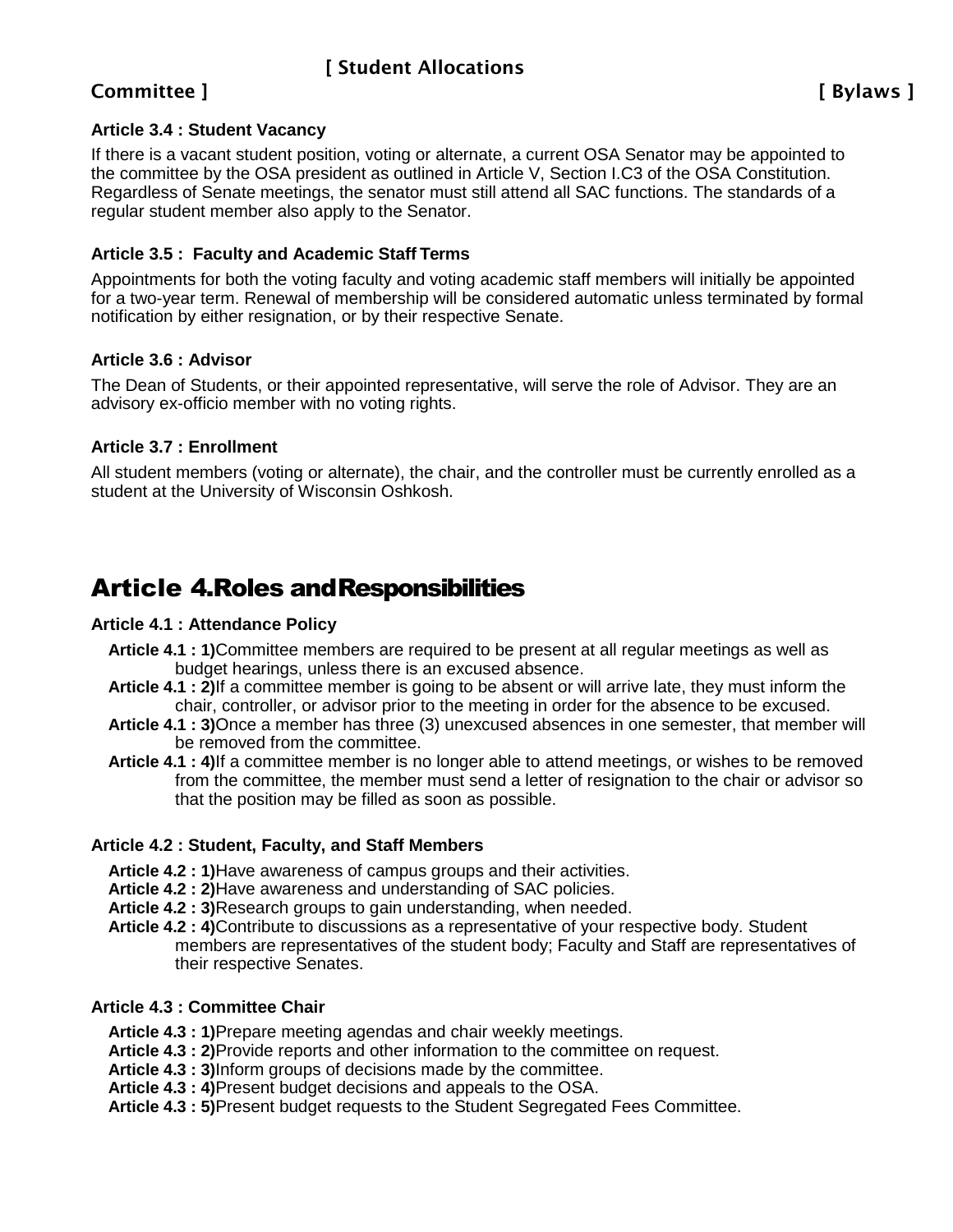#### Committee ] [ Bylaws ]

- **Article 4.3 : 6)**Review load sheet created by the Controller and send to all appropriate parties prior to the beginning of the fiscal year, each year, to transfer funds to student organization accounts.
- **Article 4.3 : 7)**Serve a spokes person for the Committee and act as a liaison between the committee, the groups that it funds, the Oshkosh Student Association, and the administration.
- **Article 4.3 : 8)**Prepare and present budget requests to the Student Segregated Fees Committee.
- **Article 4.3 : 9)**Hold a minimum of 7 weekly office hours, answer any questions, and provide information to students.
- **Article 4.3 : 10)**Manage the SAC office and supervision of SAC staff.
- **Article 4.3 : 11)**Keep the Committee files updated and in good order.
- **Article 4.3 : 12)**Maintain enrollment in at least 8 credits each semester and a 2.5 cumulative GPA
- **Article 4.3 : 13)**For their work, the Chair will receive monthly stipends. The salary rate will be determined a year in advance when the Allocations Committee Operating Budget is presented at budget hearings.

#### **Article 4.4 : Committee Chair-Elect**

- **Article 4.4 : 1)**Shadow and assist the current chair to learn the responsibilities and expectations of the position.
- **Article 4.4 : 2)**Meet with current chair and controller weekly and with the advisor as requested
- **Article 4.4 : 3)**Serve 3 weekly office hours.

#### **Article 4.5 : Student Controller**

- **Article 4.5 : 1)**Coordinate the accurate recording of all meeting minutes.
- **Article 4.5 : 2)**Record and process any Additional Allocations or approval of funds that are approved by the committee in a timely manner.
- **Article 4.5 : 3)**Provide account information, budget history, current balances, spending history, etc, as requested by the committee.
- **Article 4.5 : 4)**Assist the Committee Chair in the preparation of the annual budget request for the Student Segregated Fee Committee.
- **Article 4.5 : 5)**Complete all budget information that is required by the University System.
- **Article 4.5 : 6)**Audit organizations on a regular basis to ensure they are within their budget limits.
- **Article 4.5 : 7)**Screen all line-item charges within all group accounts and all transfers of funds.
- **Article 4.5 : 8)**Calculate the reserve amount at the beginning of each year, and maintain a current balance of money available for additional allocations.
- **Article 4.5 : 9)**Serve a minimum of 5 weekly office hours, answer any questions, and provide information to students.
- **Article 4.5 : 10)**Assist the Committee Chair as needed.
- **Article 4.5 : 11)**Maintain enrollment in at least 8 credits per semester and a 2.5 cumulative GPA
- **Article 4.5 : 12)**The controller will receive a monthly stipend for their work. The salary will be determined a year in advance when the Allocations Committee Operating Budget is presented at budget hearings.

#### **Article 4.6 : Advisor**

- **Article 4.6 : 1)**Assist the committee by providing historical information, as requested.
- **Article 4.6 : 2)**Assure compliance with University rules governing funding of organizations and with the SAC Policy and Procedure Manual.
- **Article 4.6 : 3)**Make recommendations and suggestions, as requested.
- **Article 4.6 : 4)**Act as a resource person for the SAC staff, as requested.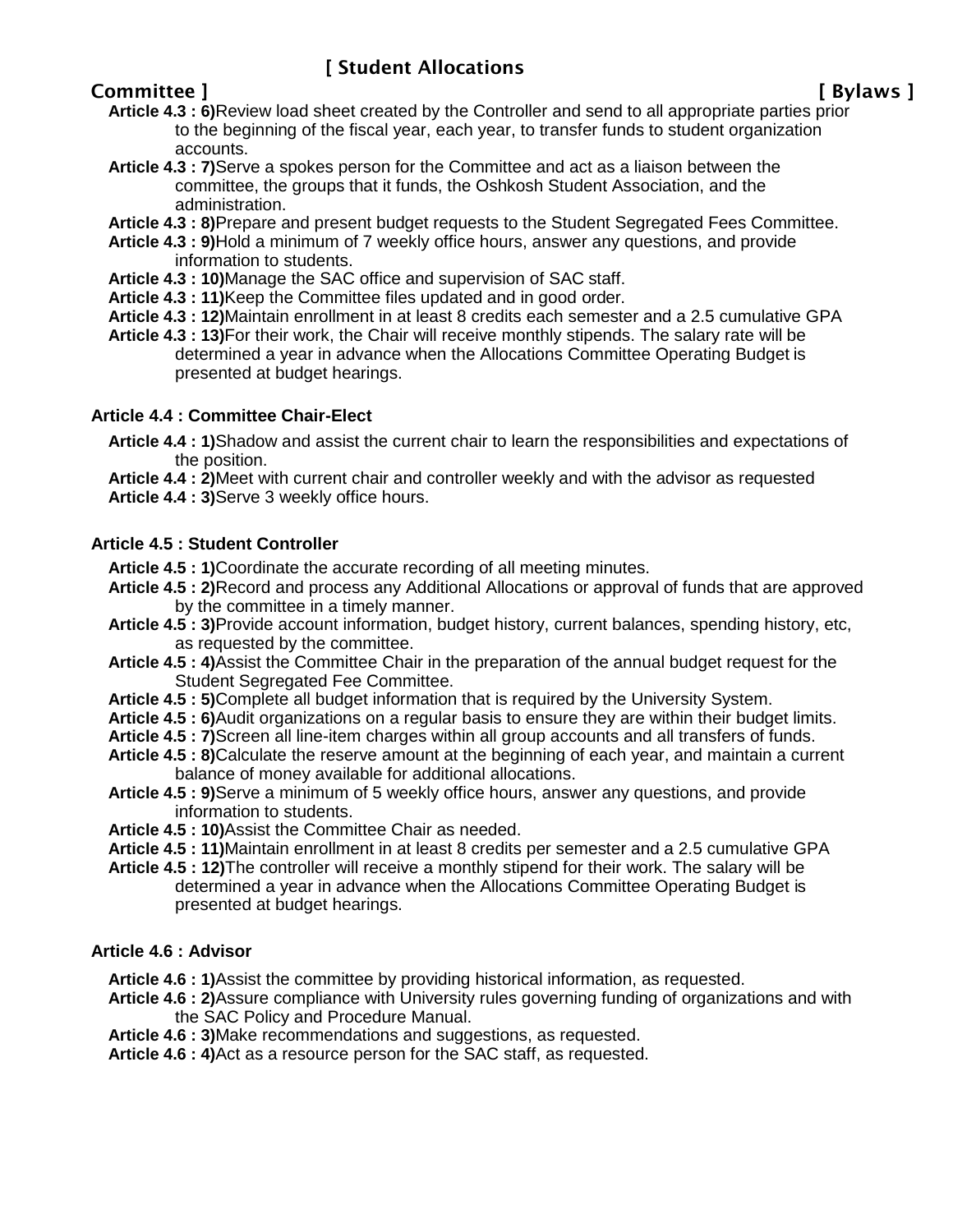## Committee ] [ Bylaws ]

## Article 5.Committee Procedures

#### **Article 5.1 : Meeting Conduct**

The SAC meetings are conducted under the Informal style of parliamentary procedure, intended for small groups and committees, as defined by "Robert's Rules" for parliamentary procedure.

#### **Article 5.2 : Open Meeting Policy**

SAC meetings, in accordance with Wisconsin State law, are open meetings.

#### **Article 5.3 : Student Input Procedure**

The SAC will annually assess student interest as to how allocable student segregated fees are distributed as laid out in the PPM. The method used to assess student interest is left to the discretion of the committee.

#### **Article 5.4 : Quorum**

The SAC defines quorum as having six voting members present if the committee is full. If there are open positions on the committee, quorum will be defined as having one-half of all voting members. In order for quorum to be achieved there must be a student majority.

#### **Article 5.5 : Abstentions**

- **Article 5.5 : 1)**In accordance with "Robert's Rules for Parliamentary Procedure," abstentions are not counted. For example, a vote of 1 (in favor) – 0 (opposed) – 8 (abstentions) would pass.
- **Article 5.5 : 2)**Members of the SAC who are also members or advisors of SAC funded groups should abstain from involving in discussion. Upon the discretion of the committee, or by personal choice, that individual may leave the room for the discussion Once a motion is being voted on, that person must abstain.
- **Article 5.5 : 3)**Committee members are not allowed to make requests on behalf of a group they are involved with or vote in any decisions regarding that group. The Chair, however, is an exception, who may make requests on behalf of the SAC.

#### **Article 5.6 : Chair/Controller Election Procedure**

- **Article 5.6 : 1)**At the first two meetings of the spring semester, the committee must open the floor for nominations. Current student members of the committee, including the alternates, current controller and chair, may be nominated. All nominations must be seconded
- **Article 5.6 : 2)**In the event that there are no committee members available for nomination, OSA may nominate students as candidates. The committee will still follow the normal election procedure with those nominated by OSA
- **Article 5.6 : 3)**The elections will be done the third meeting of the semester
- **Article 5.6 : 4)** Each nominee will address the committee and give a short speech. Afterward, the committee may ask any questions of the candidate. Other individuals who have been nominated may not be present during this time. The candidate may provide a resume if they so choose.
- **Article 5.6 : 5)**All nominees must disclose any past or present holding of, or current intention to hold, any president, vice-president, or chair position of a university committee or organization during their candidacy speech to the committee given prior to elections.
- **Article 5.6 : 6)**All nominees will leave the room while the committee discusses candidates. The committee votes via secret ballot style. The advisor should lead the discussion and voting, and then count the votes
- **Article 5.6 : 7)**The winner of the elections shall assume the responsibilities as the chair-elect and controller-elect. Once returning from spring break, the chair-elect and controller-elect will begin learning the duties and responsibilities of the chair and assume additional responsibilities as the semester progresses. The chair- elect and controller-elect will assume full duties and responsibilities at the last meeting of the spring semester.
- **Article 5.6 : 8)**Should the winners of the Allocations elections be in a paid OSA position during their term as Allocations Chair/Controller the candidate shall present evidence to the OSA Senate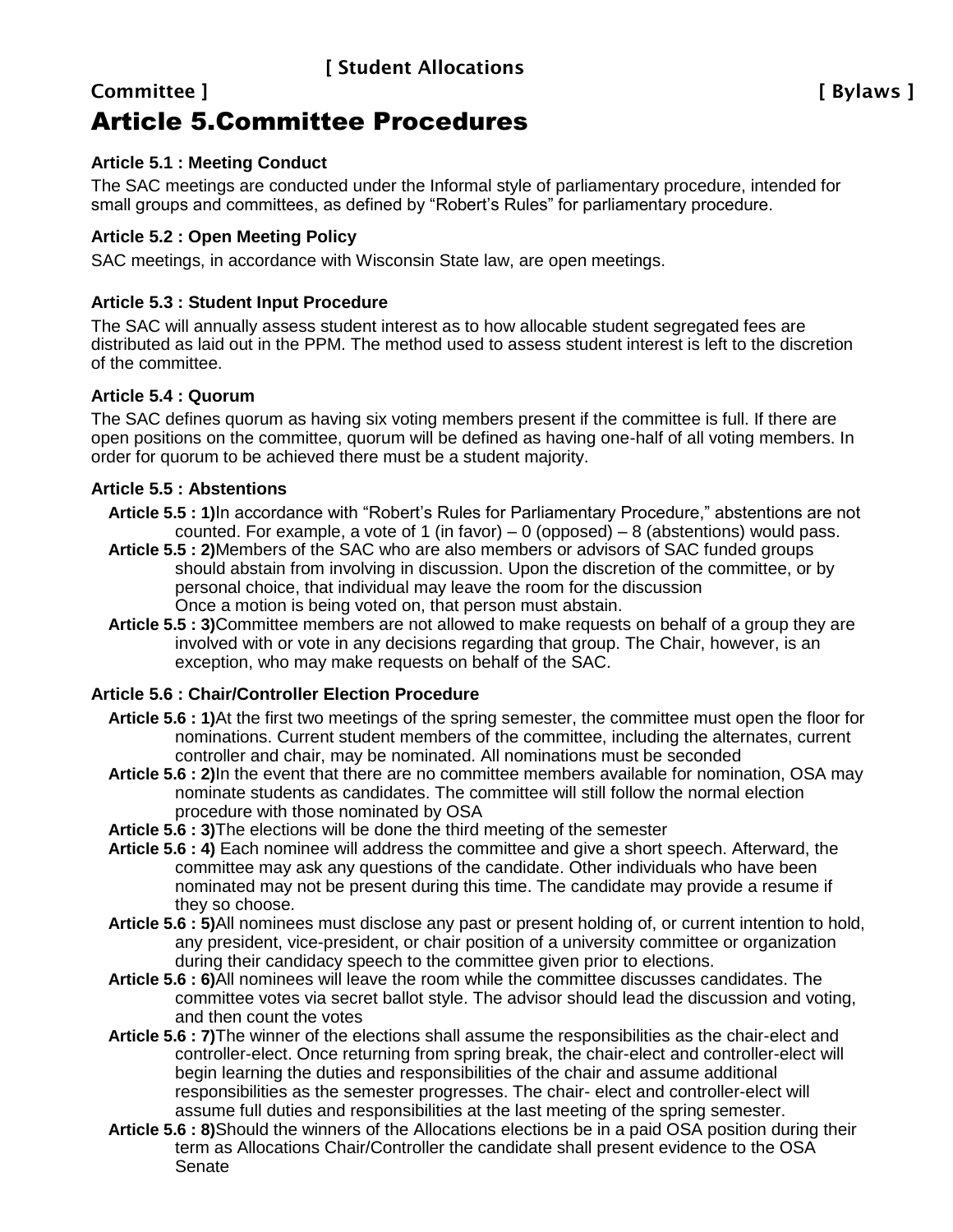#### Committee ] [ Bylaws ]

proving that he/she is competent and capable of holding multiple positions. If OSA approves of the candidate's ability to manage multiples positions, he/she shall retain all positions to which he/she was appointed. However, if OSA does not approve of the candidate, he/she shall choose which position he/she will retain and give up the other.

#### **Article 5.7 : Removal from Office**

The SAC by a two/thirds vote may call for the removal from office of any of the SAC executive positions for dereliction of duties. If the Chair-Elect is removed from office, then the Chair will appoint a replacement, with the Committee approving the final decision. If the Controller is removed from office, the Chair shall appoint an interim Controller with approval from the Committee until a new Controller is hired in line with Section 5.07, Controller Selection Process, of these bylaws. If the Chair is removed from office, the committee shall hold a special election following the procedure guidelines outlined in Section 5.06, Chair Election Procedure, of these bylaws. Any individual removed from office shall have the opportunity to utilize the Student Tribunal and the Judicial Committee to appeal their removal.

#### **Article 5.8 : Committee Minutes**

Journals of actions, including codification, dates, and brief rationale for each allocation shall be maintained by the SAC. A copy of the minutes will be made available on the Student Allocations Committee website [\(http://www.uwosh.edu/SAC/\)](http://www.uwosh.edu/SAC/))

#### **Article 5.9 : Agenda Deadline Policy**

Any proposals for additions to the agenda must be received in the Allocations office before the meetings. The specific day/time for proposals will be made at the discretion of the chair.